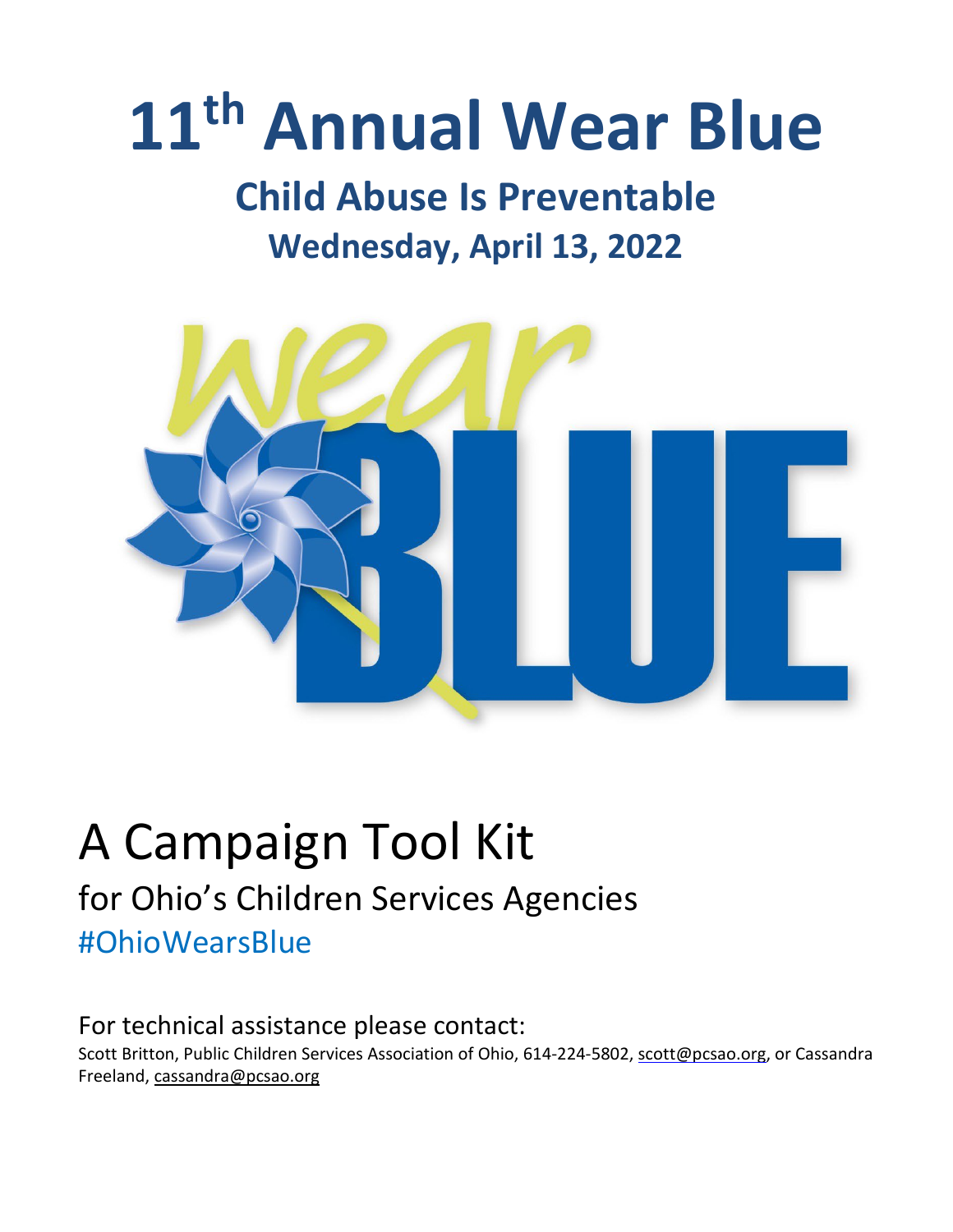## **Wear Blue**

#### **History**

In 2011, Stark County Job & Family Services decided to promote "Wear Blue to Work" (WB2W) day instead of holding a pinwheel planting ceremony for Child Abuse Prevention Month in April. Local businesses and partners were enlisted to encourage employees to wear blue to work on one day in April, take group photos, and publish them to the agency's (and the company's) Facebook page. In conjunction with the one-day event, the agency opted to use the image of a blue pinwheel instead of a blue ribbon to represent child abuse prevention.

In 2012, Public Children Services Association of Ohio and its committee of public information officers across the state adopted "Wear Blue to Work" as a statewide campaign focused on grassroots outreach to community businesses and other partners. The campaign was a huge social media success, improving the number of "likes" on agency Facebook pages, encouraging "water-cooler conversations," and giving supporters of child abuse prevention a symbolic action behind which to rally. The campaign was successful at the state level, too, as Governor John Kasich, legislators, and other officials participated by wearing blue and having their photo posted.

In 2013, the committee rebranded the campaign as "Wear Blue. Child Abuse Is Preventable" and designated the second Wednesday of every April (April 13, 2022) for the "Wear Blue" observance going forward. In dropping "to work," we recognize that individuals can participate in raising awareness by wearing blue anywhere – to work, to school, to a community event or meeting, and even at home.

#### **Why Blue?**

While blue has been adopted by a number of causes, it has for a long time been associated with child abuse awareness, often using a solid light blue ribbon. Among certain advocacy organizations, the ribbon is sometimes worn as a braided bracelet by survivors of violent physical or sexual child abuse in memory of victims. Navy blue is also associated with human trafficking and sex slavery awareness. Because of the association with child abuse awareness, "Wear Blue" has become the basis of this campaign, and the second Wednesday of each April has been designated as "Wear Blue Day." (Pictured is the original 2011 Stark County button.)



**For 2022, all 85 county PCSAs plus any interested partners are**

**encouraged to adopt April 13 for the Wear Blue campaign and to engage in this statewide unified promotional campaign. This is a project of the PCSAO Community Education Committee.**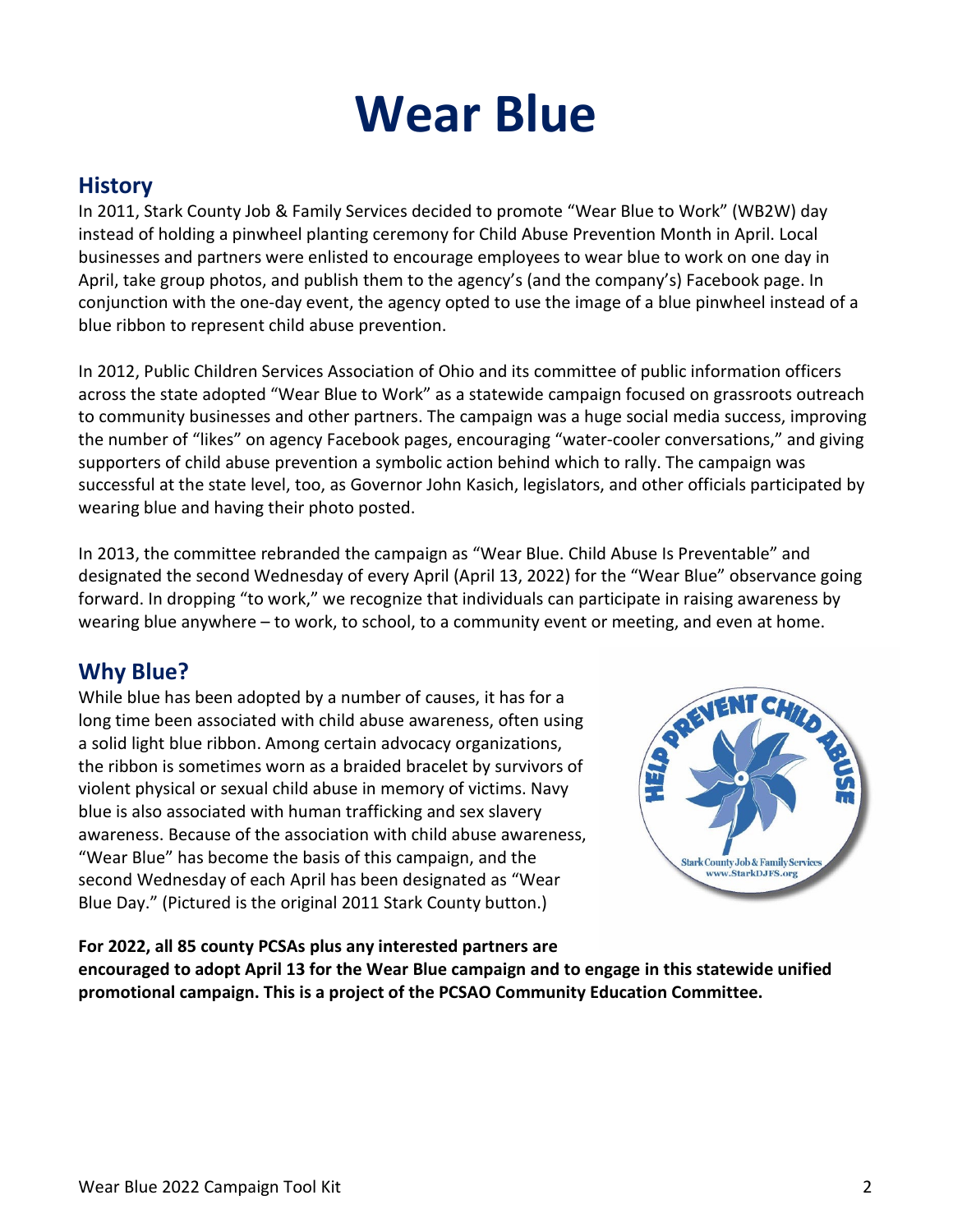#### **Campaign Objectives**

- Engage the business community, community service organizations, schools (K-12, higher ed), civic organizations, and others to participate in a one-day recognition of child abuse/neglect.
- Utilize social media to highlight the event. (A [statewide](http://www.facebook.com/WearBlueOhio) Facebook page is available, and each county PCSA is encouraged to create an event on its agency Facebook page.)
- Provide local resource information.

#### **Outreach Tips**

- Contact your local chamber of commerce and ask if it can disseminate information. Call or e-mail human resources leaders in larger businesses and organizations.
- Contact your local United Way and/or community foundation and ask if it can disseminate information, particularly to donors.
- Contact local school boards, institutions of higher education, vocational schools, and other education leaders to enlist participation.
- Provide participating organizations with "Wear Blue" materials and, if available, Prevent Child Abuse stickers.
- Use Facebook and Twitter to create an event for "Wear Blue."
- Encourage participating partners to take photos and e-mail those to you the day of the event, or post them directly to your agency Facebook page. (Be sure there are no issues about confidentiality and that any necessary permissions have been obtained.)

#### **COVID-safe Ideas for Local Awareness Activities**

- Focus on events that are not in-person such as setting up a pinwheel installation in a public place people could view from the car.
- Share a pinwheel design (example: [https://www.firstpalette.com/printable/pinwheel.html\)](https://www.firstpalette.com/printable/pinwheel.html) and invite people to participate by placing a pinwheel there themselves. An agency could prepare and distribute kits for this.
- People could also take a picture of their pinwheel or themselves placing it and post it to social media.
- Run a "creative photo" contest encouraging use of special filters and other innovations, selecting winner with the most "likes"
- Invite elected officials at the local, county, state, and federal level to wear blue and send a photo; then create a collage or video collage of their photos. Be sure to tag them on social media so they benefit from being recognized. You could create a video vignette of elected officials [\(view](https://www.youtube.com/watch?v=YwPWJ6JHSAo&t=3s) Summit [County's](https://www.youtube.com/watch?v=YwPWJ6JHSAo&t=3s) from 2018)
- Work with your local Humane Association to prevent abuse of children and animals.
- Work with a college marketing student to help you design a digital publicity campaign. This could be a great virtual opportunity at a time when students are lacking for internship experiences.
- Provide your community with a list of "3 things you can do at home to promote child abuse prevention." Focus on tips for family discussions.
- Involve your local bus service to help promote Wear Blue by providing them with posters, sample messages to air on the bus or asking them to use the color blue in April.
- Host a virtual 5k walk/run to raise money for scholarships for foster children or local levy campaign
- Explore with your local newspaper the possibility that the day's/week's edition will be printed in blue ink